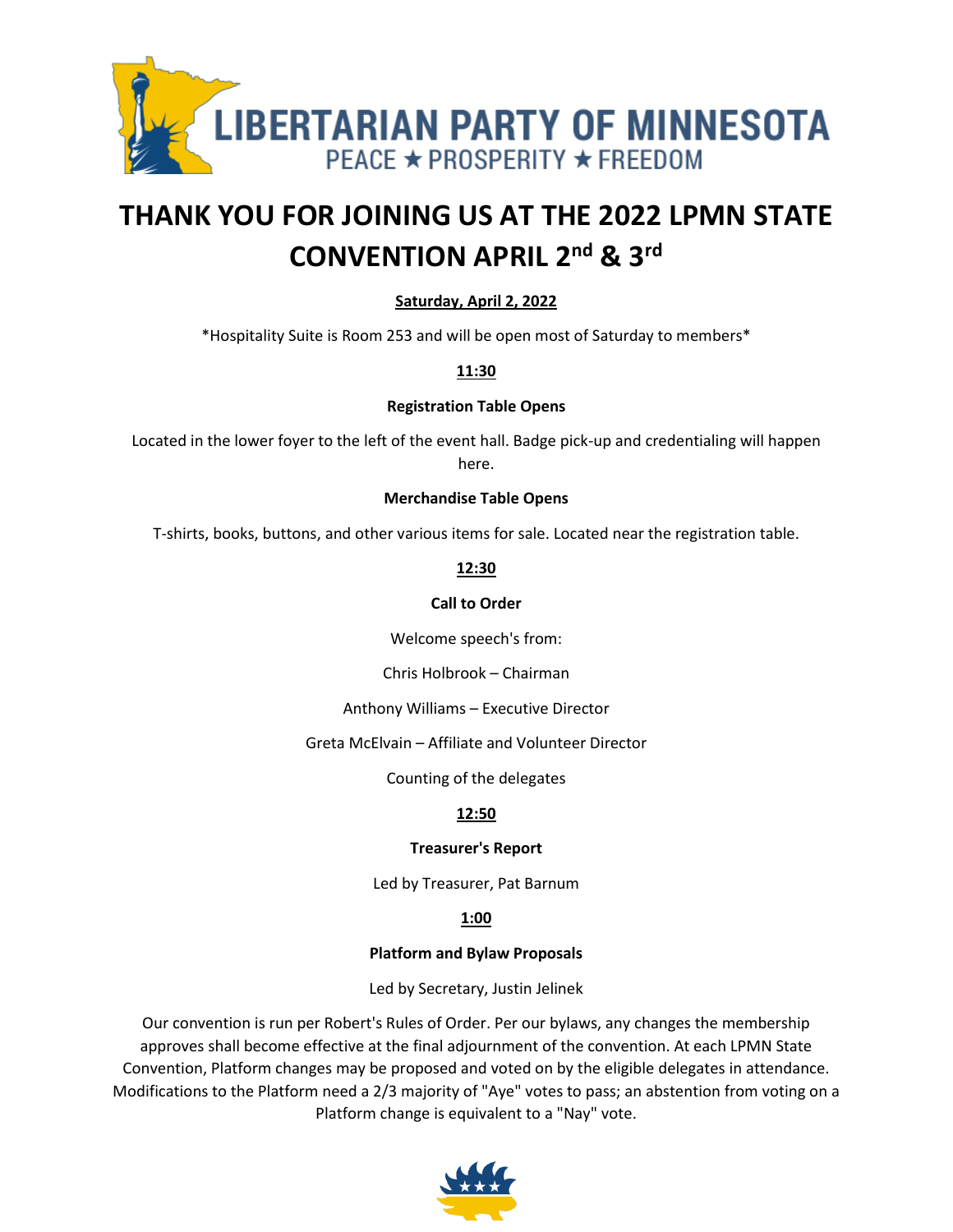

# **Saturday, April 2, 2022 (continued)**

## **2:15**

## **Elections for Party Officers, At-Large Executive Committee, and Judicial Committee**

Nominations are accepted from the floor, the election is by the majority of the secret vote

**REQUIREMENT**: The nominee must be a current, dues-paid member at least 45 days prior to this convention.

#### **OFFICERS**:

Chair, Vice-Chair, Secretary, and Treasurer are a 1-year term

Chairs receive 5 minutes for speeches, the other officers receive 3 minutes; any literature the candidate wishes to provide must be printed and distributed by them prior to speeches.

#### **AT-LARGE EXECUTIVE COMMITTEE**:

8 seats for a 1-year term

Each candidate will receive 1 minute for remarks; any literature the candidate wishes to provide must be printed and distributed by them prior to speeches.

#### **JUDICIAL COMMITTEE**:

#### 3 seats for a 2-year term

Each candidate will receive 1 minute for remarks; any literature the candidate wishes to provide must be printed and distributed by them prior to speeches. Upon conclusion of the convention, the new JC shall select their chair.

#### **2:55**

#### **Elections for delegates to the Libertarian Party National Convention**

#### May 26-29 in Reno, NV

There are 18 seats available. Nominations are allowed from the floor for delegates and alternates.

**REQUIREMENT**: The nominee must be a current, dues-paid member at least 45 days prior to this convention.

**3:15**

**Break**

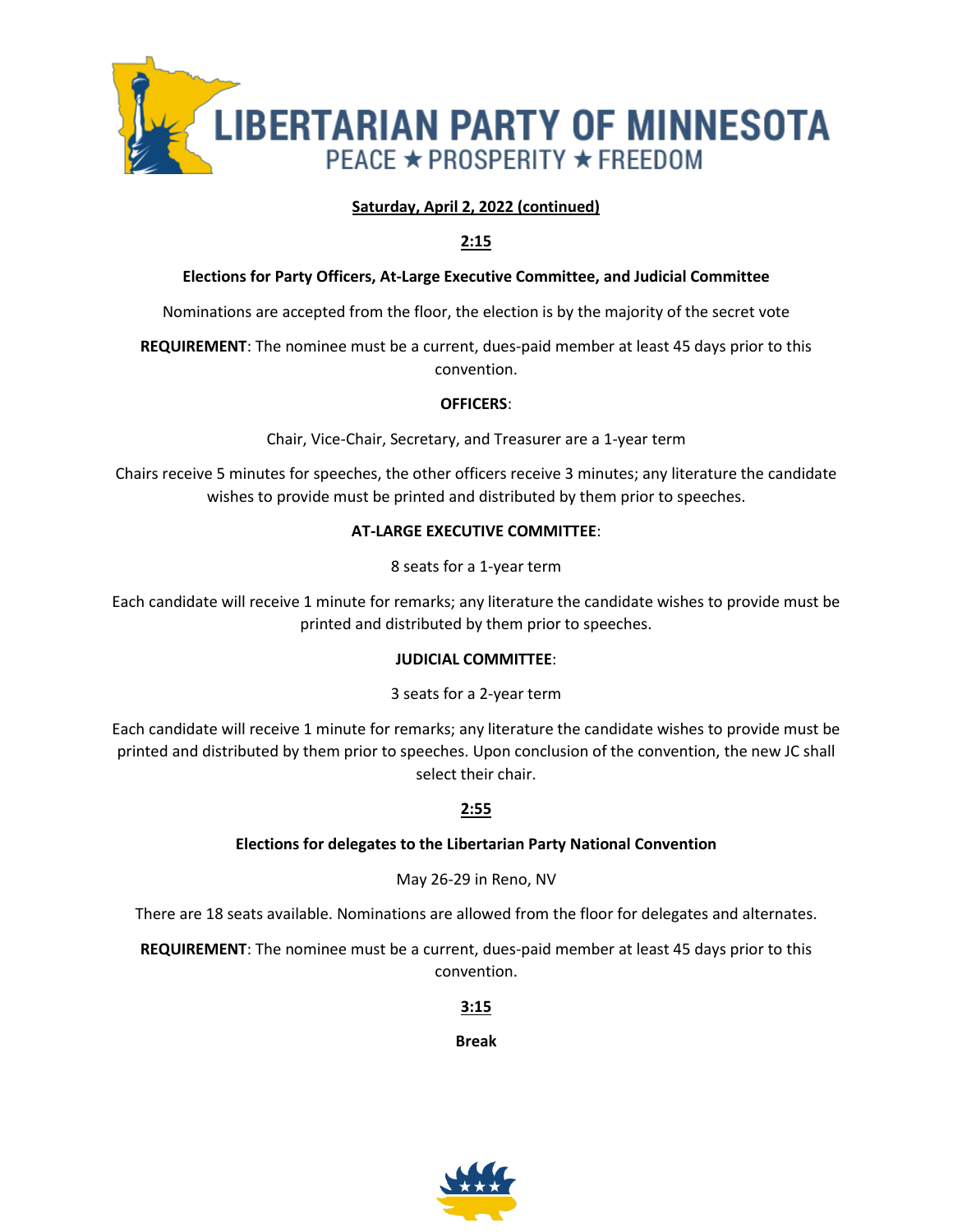

## **Saturday, April 2, 2022 (continued)**

## **3:30**

#### **Cash Bar Opens in Lower Foyer**

## **"Ask a Libertarian" Panel**

Dr. Jo Jorgensen, Dave Smith, Avens O'Brien, and Anthony Welti answer your questions

#### **4:00**

#### **Breakout Sessions**

The main room will be split in half with 3 20-minute sessions on each side

#### **Room A (Left Side)**

#### **Candidate Training with Cara Schulz and Anthony Welti**

Come learn how to be a strong candidate for office. Anthony and Cara have years of experience.

#### **How to Effectively Reach People Outside the Libertarian Party with Amos Webskowski**

Amos takes us through effective ways to grow the party when talking with those outside our party

#### **Writing styles and tips for fiction writers with Tyrone Babione**

Learn some of the best tips and styles for fiction writing to improve your chances of being published.

#### **Room B (Right Side)**

#### **Ballot Access with Erick Kaardal**

Come learn about the lawsuits taken against the government that allow the 2-party system to stay in power. Learn what you can do to help and the work involved in getting these changes made

#### **Police Reform with Jonathon McClellan**

Head of the Minnesota Justice Coalition, Jonathan, will lead an interactive discussion about the progress and setbacks of the nine legislative demands he authored (with other local justice groups) focused on police accountability in Minnesota.

#### **Winning Liberty Battles with Jesse Smith**

Action 4 Liberty Member, Jesse, will talk us through the steps to win battles at the city and state levels of government.

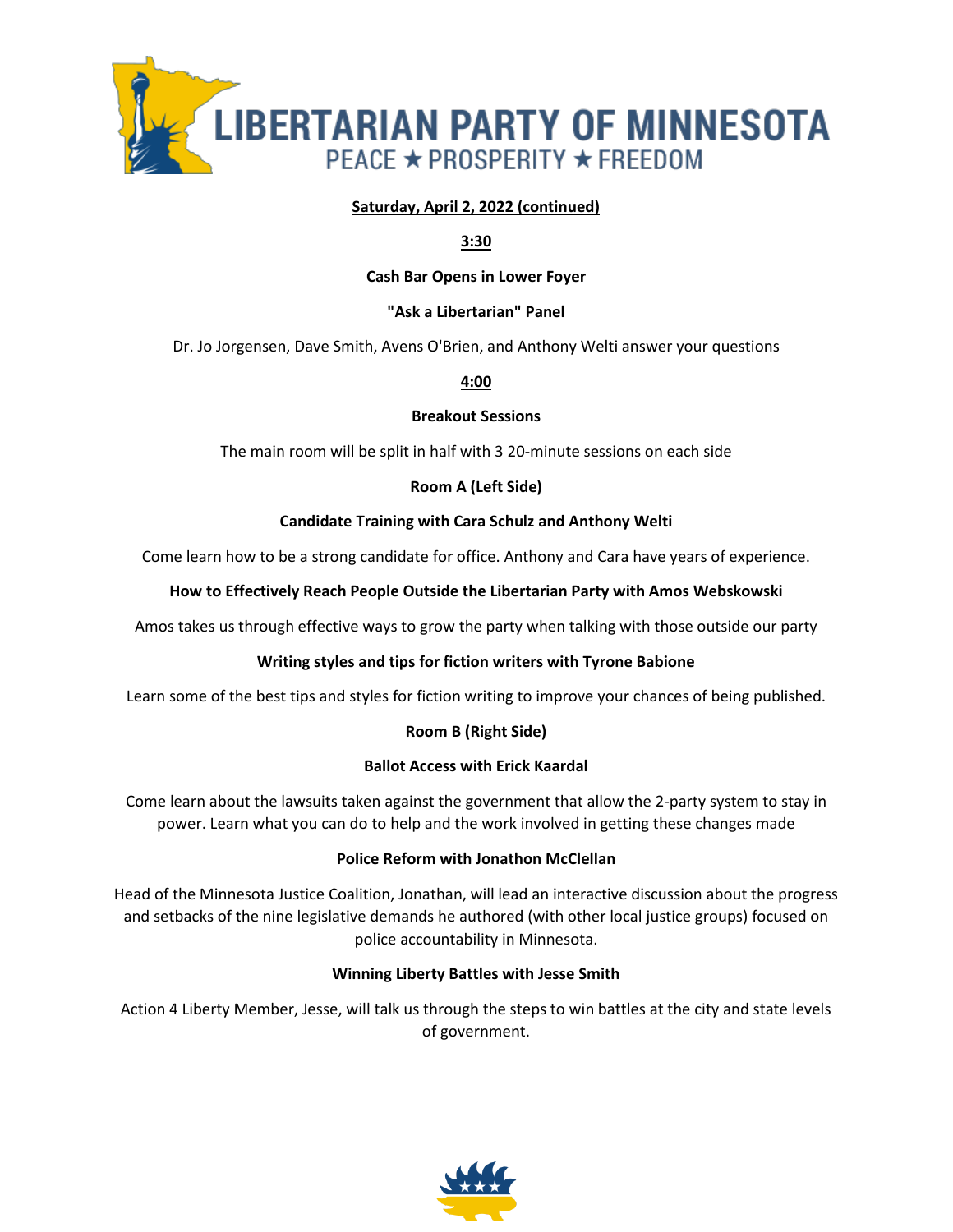

# **Saturday, April 2, 2022 (continued)**

#### **5:15**

#### **Dinner**

The buffet will be set in the main lower foyer area. Please use both sides of the buffet

# **5:45**

## **Speaker Dr. Jo Jorgensen**

A long-time Libertarian, activist, and academic. She was the LP nominee for President of the United States in 2020 (with Spike Cohen as her running mate). She was also the LP nominee for Vice President in 1996 (as Harry Browne's running mate). She is a full-time lecturer of psychology at Clemson University in South Carolina. Her presentation will share insights from the past and future. It is titled "2020 Lookback for a Brighter 2024."

# **6:45**

# **Speaker Dave Smith**

A New York-based stand-up comedian, radio personality, and political commentator. Dave can be seen regularly on "The Greg Gutfeld Show" and "Red Eye" on Fox News, as well as "Kennedy" on Fox Business Network. In 2013 Dave was featured as one of the New Faces at the prestigious Just For Laughs Comedy Festival in Montreal. He was also a featured performer on the New York Comedy Festival's "New York's Funniest" showcase in 2014 and 2015. Dave's outlet for his social commentary is his podcast, "Part of the Problem," and he is also a co-host of "The Legion of Skanks" podcast.

**7:45**

**Closing Remarks and Adjournment for the Night**

# **8:00-MIDNIGHT**

**Oasis Karaoke with Ralph Galvan**

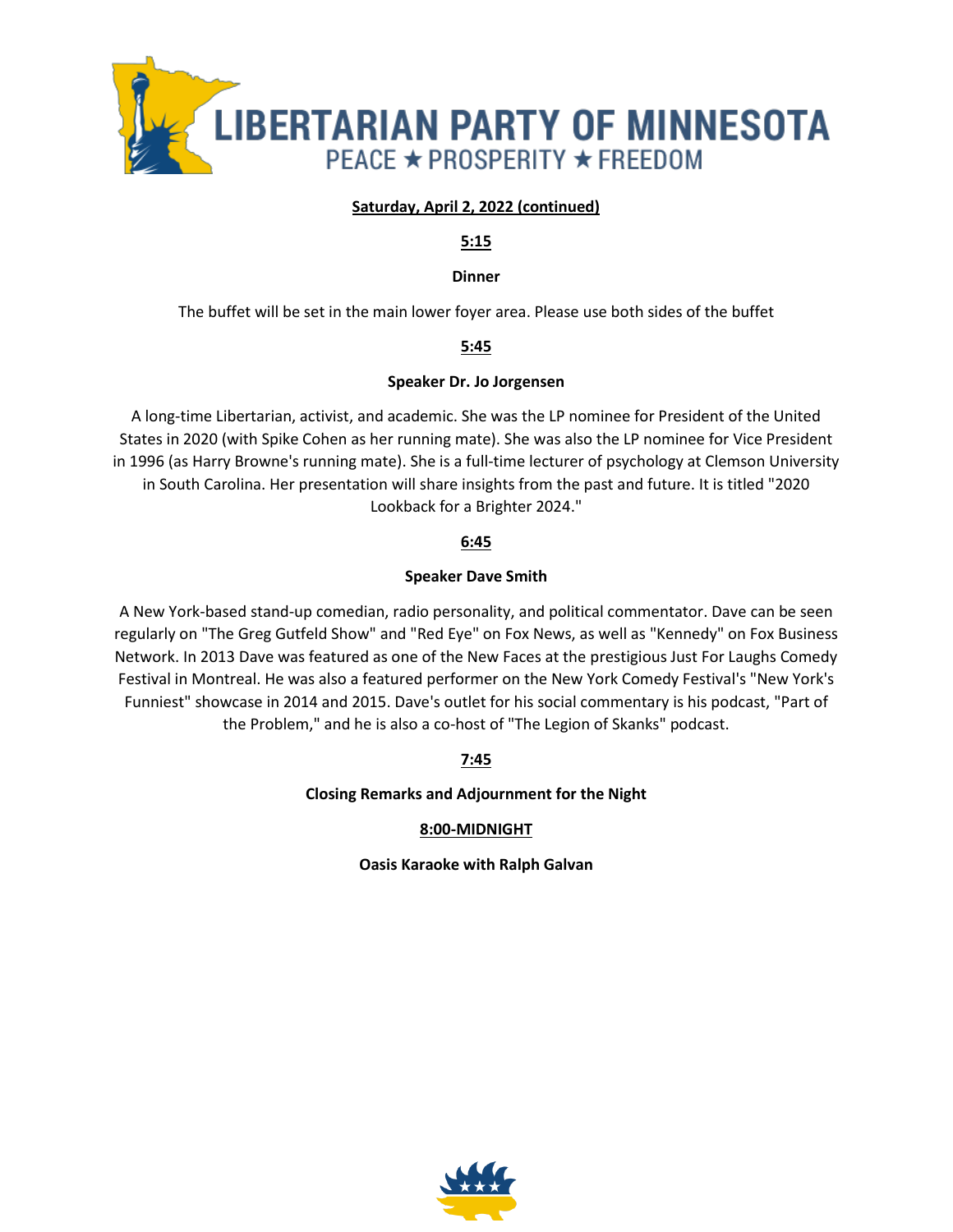

## **Sunday, April 3, 2022**

#### **9:00**

## **Breakfast**

The buffet will be set in the main lower foyer area. Please use both sides of the buffet

# **9:45**

## **Welcome Back**

## **10:00**

#### **Speaker Spike Cohen via Zoom**

A Libertarian, activist, entrepreneur, and podcaster. He was the Libertarian nominee for Vice President of the United States in 2020. He can be seen regularly on "Kennedy" on Fox Business Network and in person when he frequently travels to support candidates. He last came to Minneapolis in 2021 to stump for Nate "Honey Badger" Atkins for Mayor.

#### **10:30**

## **Speaker Avens O'Brien**

A Libertarian, activist, writer, speaker, and entrepreneur based in Los Angeles, CA. She is on the board of LitClub and Feminists for Liberty. She has contributed to The Libertarian Republic, Thoughts on Liberty, and Reason. She has been a repeat delegate from the LPCA, a former Vice-Chair of the LPNH. She has worked on several national campaigns as a lifetime LP member. She is also a convention photographer.

#### **11:00**

# **LPMN Candidate Nominations**

Members will be voting on any candidates seeking nomination from the LPMN, including our two preannounced candidates for Governor, Jay Nygard, and Chris Dock

**REQUIREMENT**: The nominee must be a current, dues-paid member at least 45 days prior to this convention.